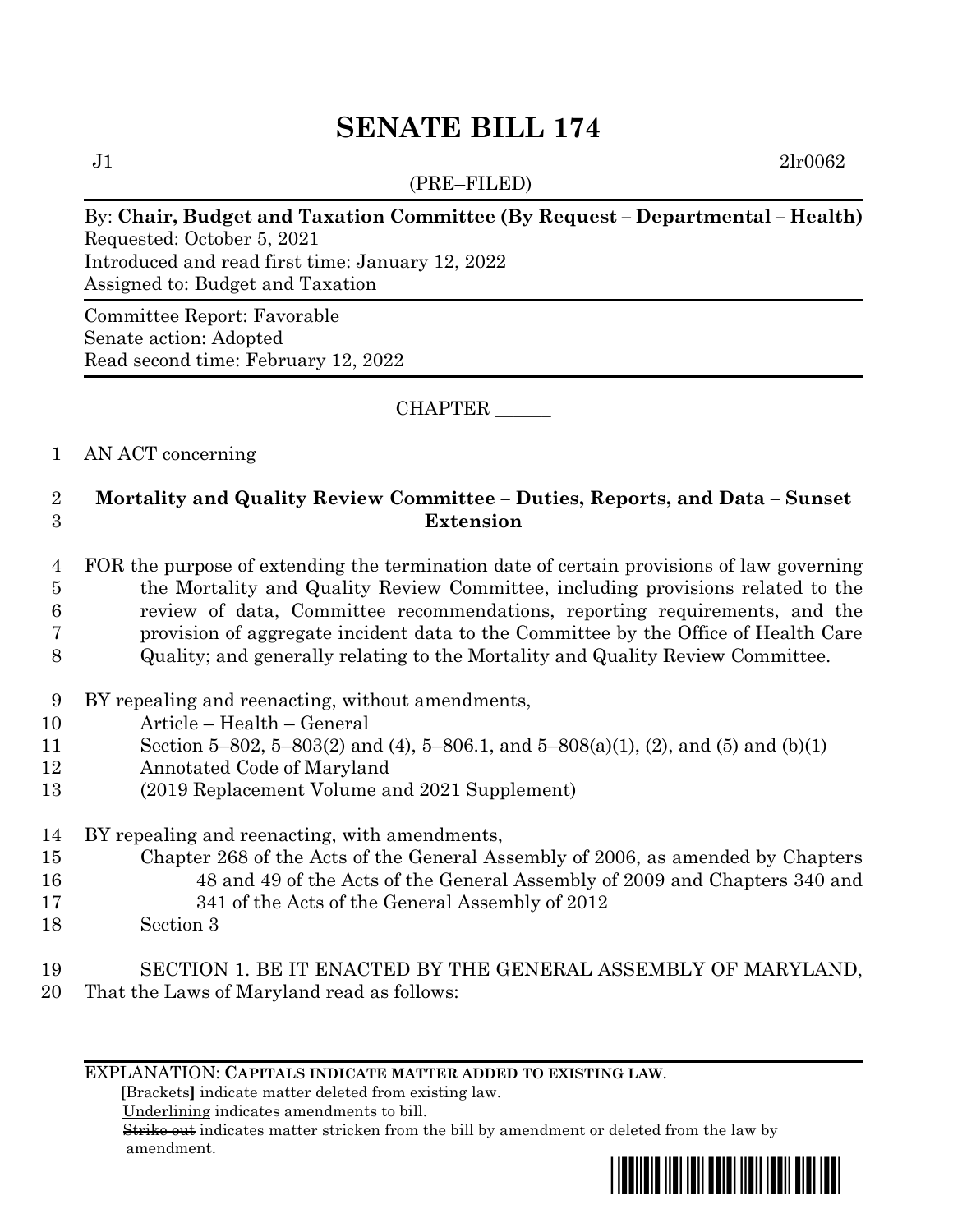|                            | <b>SENATE BILL 174</b><br>$\sqrt{2}$                                                                                                                                                                                                                                            |
|----------------------------|---------------------------------------------------------------------------------------------------------------------------------------------------------------------------------------------------------------------------------------------------------------------------------|
| $\mathbf 1$                | Article - Health - General                                                                                                                                                                                                                                                      |
| $\overline{2}$             | $5 - 802.$                                                                                                                                                                                                                                                                      |
| $\boldsymbol{3}$<br>4      | There is a Mortality and Quality Review Committee established within the<br>(a)<br>Department.                                                                                                                                                                                  |
| 5<br>$\boldsymbol{6}$<br>7 | The purpose of the Committee is to prevent avoidable injuries and avoidable<br>(b)<br>deaths and to improve the quality of care provided to persons with developmental<br>disabilities.                                                                                         |
| $8\phantom{1}$             | $5 - 803.$                                                                                                                                                                                                                                                                      |
| 9                          | The Committee shall:                                                                                                                                                                                                                                                            |
| 10<br>11<br>12             | Review aggregate incident data regarding facilities or programs that<br>(2)<br>are licensed or operated by the Developmental Disabilities Administration or operating by<br>waiver under $\S$ 7–903(b) of this article;                                                         |
| 13<br>14                   | Make recommendations to the Secretary and the Secretary of<br>(4)<br>Disabilities to prevent avoidable injuries and avoidable deaths and improve quality of care.                                                                                                               |
| 15                         | $5 - 806.1$ .                                                                                                                                                                                                                                                                   |
| 16<br>17                   | The Office of Health Care Quality shall provide aggregate incident data<br>(a)<br>(1)<br>to the Committee once every 3 months.                                                                                                                                                  |
| 18<br>19<br>20             | (2)<br>When providing aggregate incident data to the Committee, to the extent<br>practicable, the Office of Health Care Quality shall identify trends and patterns that may<br>threaten the health, safety, or well-being of an individual.                                     |
| 21<br>22                   | The Committee shall review the aggregate incident data and make findings<br>(b)<br>and recommendations to the Department on system quality assurance needs.                                                                                                                     |
| 23<br>24                   | The Committee may consult with experts as needed to carry out the provisions<br>$\left( \mathrm{c}\right)$<br>of this section.                                                                                                                                                  |
| 25                         | $5 - 808.$                                                                                                                                                                                                                                                                      |
| 26<br>27                   | (a)<br>At least once in a calendar year, the Committee shall prepare a report<br>(1)<br>for public distribution.                                                                                                                                                                |
| 28<br>29<br>30<br>31       | The report shall include aggregate information that sets forth the<br>(2)<br>numbers of deaths reviewed, the ages of the deceased, causes and circumstances of death,<br>a review of aggregate incident data, a summary of the Committee's activities, and summary<br>findings. |